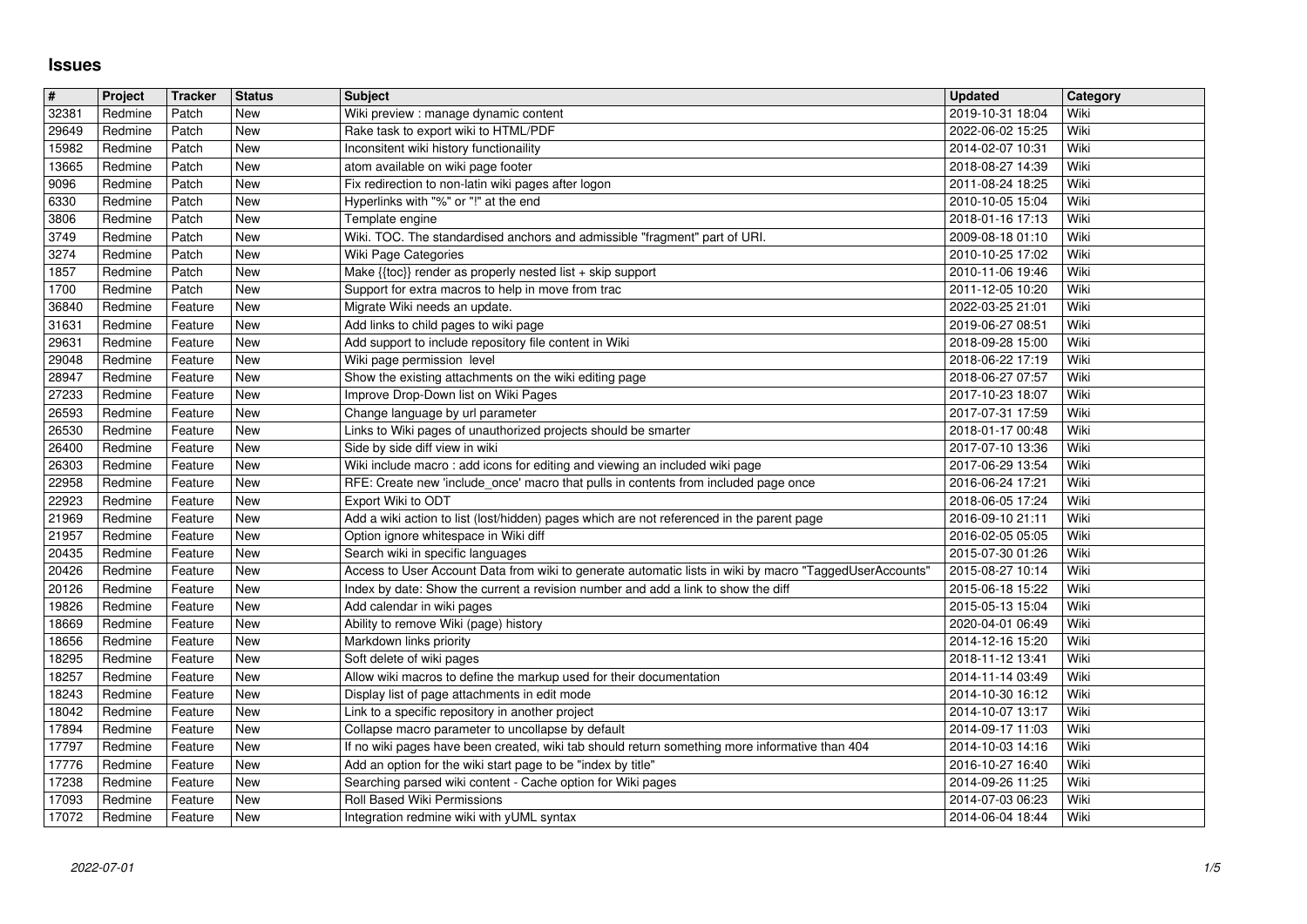| $\sqrt{t}$     | Project            | <b>Tracker</b>     | <b>Status</b>     | <b>Subject</b>                                                                                                                   | <b>Updated</b>                       | Category     |
|----------------|--------------------|--------------------|-------------------|----------------------------------------------------------------------------------------------------------------------------------|--------------------------------------|--------------|
| 16996<br>16729 | Redmine<br>Redmine | Feature<br>Feature | New<br>New        | Reciprocal links (or, "Related wiki pages")<br>properties of issue dynamically available in wiki                                 | 2020-07-15 17:03<br>2014-05-01 10:31 | Wiki<br>Wiki |
| 16469          | Redmine            | Feature            | New               | Make Diff possible for all revisions                                                                                             | 2014-03-31 09:19                     | Wiki         |
| 16324          | Redmine            | Feature            | New               | Wiki export as docx file.                                                                                                        | 2016-05-31 10:53                     | Wiki         |
| 16323<br>16252 | Redmine<br>Redmine | Feature<br>Feature | New<br>New        | Wiki Page Export as md file.<br>Private wiki                                                                                     | 2014-03-12 07:53<br>2018-03-31 08:40 | Wiki<br>Wiki |
| 15911          | Redmine            | Feature            | New               | Back to top in Wiki                                                                                                              | 2014-01-20 16:17                     | Wiki         |
| 14115<br>13615 | Redmine<br>Redmine | Feature<br>Feature | New<br>New        | Wiki enhancements: parent page and ajax<br>Back (or HEAD) link in Wiki history page.                                             | 2014-04-24 14:19<br>2013-03-27 21:02 | Wiki<br>Wiki |
| 13369          | Redmine            | Feature            | New               | Hidden wiki text that can be view-ed with adequate rights                                                                        | 2013-03-10 14:19                     | Wiki         |
| 13294<br>12875 | Redmine<br>Redmine | Feature<br>Feature | <b>New</b><br>New | More powerful includes<br>Wiki links to Overview/Activity/Roadmap/Issues/Documents/Files/News/Forums/etc of a particular project | 2013-02-26 13:37<br>2013-01-20 21:34 | Wiki<br>Wiki |
| 12051          | Redmine            | Feature            | New               | Wiki variables                                                                                                                   | 2012-10-12 23:13                     | Wiki         |
| 11978<br>11519 | Redmine<br>Redmine | Feature<br>Feature | New<br>New        | Wiki pages for groups or wiki pages section with separate ACL<br>Ability to edit wiki comments after entry saved                 | 2012-09-28 03:03<br>2019-05-01 01:01 | Wiki<br>Wiki |
| 11351          | Redmine            | Feature            | New               | Extract code snippets from a project's VCS directly into the wiki                                                                | 2012-07-09 13:11                     | Wiki         |
| 11344<br>10729 | Redmine<br>Redmine | Feature<br>Feature | New<br>New        | Alternate names for Index by title/date<br>Embedded wiki pages should have their headings editable from the embedding page       | 2017-01-10 03:42<br>2012-05-03 11:37 | Wiki<br>Wiki |
| 10568          | Redmine            | Feature            | New               | Real-Time Collaborative Editor Wiki                                                                                              | 2015-07-14 05:17                     | Wiki         |
| 10407<br>10406 | Redmine<br>Redmine | Feature<br>Feature | New<br>New        | Wiki page has a tree weight<br>Wiki tree bulk edit                                                                               | 2012-03-08 17:11<br>2012-03-08 17:35 | Wiki<br>Wiki |
| 10035          | Redmine            | Feature            | New               | Include sub-projects in the breadcrumb                                                                                           | 2012-01-20 14:18                     | Wiki         |
| 9733           | Redmine            | Feature            | <b>New</b>        | WIKI macro to insert database query result as wiki table                                                                         | 2011-12-13 10:47                     | Wiki         |
| 9601<br>9482   | Redmine<br>Redmine | Feature<br>Feature | New<br>New        | Multi language wiki<br>Wiki - minor change without notification                                                                  | 2020-06-21 18:21<br>2012-03-08 16:48 | Wiki<br>Wiki |
| 9315           | Redmine            | Feature            | New               | Wiki Page as MS OneNote                                                                                                          | 2011-09-24 16:56                     | Wiki         |
| 9115<br>9114   | Redmine<br>Redmine | Feature<br>Feature | New<br>New        | special lists of wiki-pages<br>List incoming links in wiki-pages                                                                 | 2011-08-24 11:43<br>2011-12-07 16:44 | Wiki<br>Wiki |
| 8928           | Redmine            | Feature            | New               | Use autocomplete in the wiki rename page to change parent page                                                                   | 2011-07-30 10:51                     | Wiki         |
| 8463<br>7971   | Redmine<br>Redmine | Feature<br>Feature | New<br>New        | View Wiki source<br>Syntax to create a link that opens a new windows                                                             | 2011-05-30 10:55<br>2011-03-23 20:40 | Wiki<br>Wiki |
| 7749           | Redmine            | Feature            | New               | Set the order of sub wiki pages manully on "index by title"                                                                      | 2011-03-01 18:35                     | Wiki         |
| 7536<br>7200   | Redmine<br>Redmine | Feature<br>Feature | New<br><b>New</b> | Automatic routing to another project's WIKI (Global WIKI)<br>Current Page Inheritance in Sidebar                                 | 2011-02-04 00:18<br>2010-12-29 20:12 | Wiki<br>Wiki |
| 7066           | Redmine            | Feature            | New               | Develop wiki save and continue feature                                                                                           | 2011-01-17 20:49                     | Wiki         |
| 6989           | Redmine            | Feature            | New               | Wiki template for version wiki pages                                                                                             | 2010-11-26 17:21                     | Wiki         |
| 6845<br>6401   | Redmine<br>Redmine | Feature<br>Feature | New<br>New        | Add a real title field for wiki pages<br>Make Wiki Redirects editable                                                            | 2011-12-08 12:08<br>2020-11-09 16:35 | Wiki<br>Wiki |
| 6188           | Redmine            | Feature            | New               | Ability to link Wiki page specific version                                                                                       | 2012-06-29 14:51                     | Wiki         |
| 5402<br>5103   | Redmine<br>Redmine | Feature<br>Feature | New<br>New        | Wiki diff: line by line instead of word by word<br>status "out of date" for wiki pages                                           | 2011-01-05 23:58<br>2010-03-17 16:55 | Wiki<br>Wiki |
| 5029<br>4987   | Redmine<br>Redmine | Feature<br>Feature | New<br>New        | Add discussion thread for each wiki page<br>Convert internal URLs to canonic wiki links                                          | 2010-03-10 09:57<br>2010-03-04 23:15 | Wiki<br>Wiki |
|                |                    |                    |                   |                                                                                                                                  |                                      |              |
|                |                    |                    |                   |                                                                                                                                  |                                      |              |
|                |                    |                    |                   |                                                                                                                                  |                                      |              |
|                |                    |                    |                   |                                                                                                                                  |                                      |              |
|                |                    |                    |                   |                                                                                                                                  |                                      |              |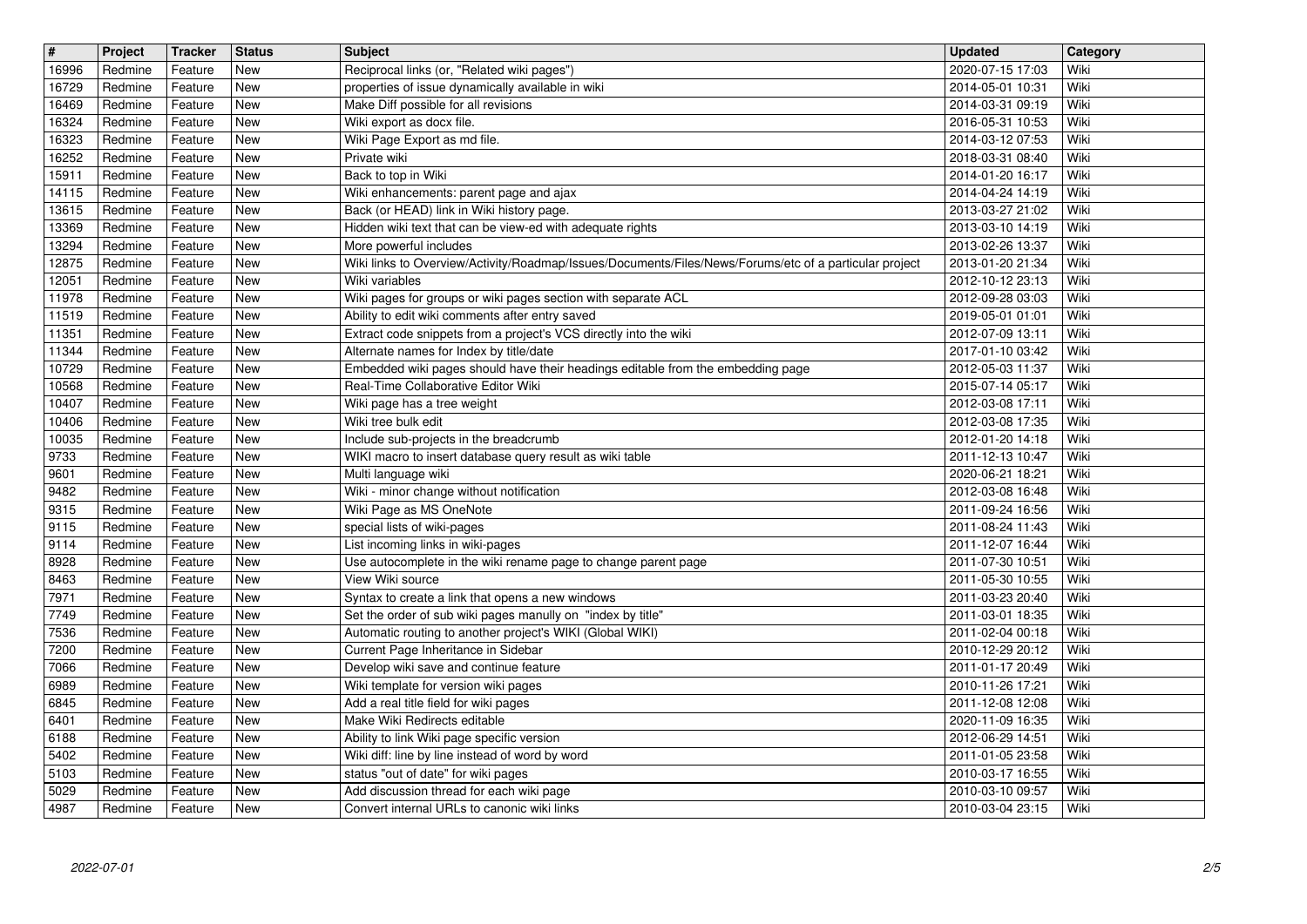| $\overline{\mathbf{t}}$<br>4717 | Project<br>Redmine | Tracker<br>Feature | <b>Status</b><br><b>New</b> | <b>Subject</b><br>Make wiki tab link use the actual link that contains the page name.                                     | <b>Updated</b><br>2010-02-02 15:21   | Category<br>Wiki |
|---------------------------------|--------------------|--------------------|-----------------------------|---------------------------------------------------------------------------------------------------------------------------|--------------------------------------|------------------|
| 4372                            | Redmine            | Feature            | <b>New</b>                  | Wiki include macro: Include specific revision                                                                             | 2015-10-23 15:20                     | Wiki             |
| 4301<br>4258                    | Redmine<br>Redmine | Feature<br>Feature | <b>New</b><br><b>New</b>    | position Wiki Toc in sidebar<br>Improve tab order in wikis                                                                | 2011-08-02 06:59<br>2009-11-20 20:01 | Wiki<br>Wiki     |
| 4062                            | Redmine            | Feature            | <b>New</b>                  | Wiki: Feature request: Auto-replace text with another user-defined                                                        | 2012-07-06 21:02                     | Wiki             |
| 4032<br>3933                    | Redmine<br>Redmine | Feature<br>Feature | <b>New</b><br><b>New</b>    | Wiki attachment history<br>Add docbook export to wiki                                                                     | 2009-10-15 09:42<br>2013-10-05 16:02 | Wiki<br>Wiki     |
| 3879<br>3765                    | Redmine<br>Redmine | Feature<br>Feature | New<br>New                  | "What Links Here" in right hand column<br>Creating article in Wiki                                                        | 2015-04-07 18:17<br>2010-12-11 21:33 | Wiki<br>Wiki     |
| 3684                            | Redmine            | Feature            | New                         | Cucumber features in wiki                                                                                                 | 2009-07-31 09:11                     | Wiki             |
| 3547<br>3272                    | Redmine<br>Redmine | Feature<br>Feature | <b>New</b><br><b>New</b>    | Wiki include macro: add ability to include single section<br>Ability to import wiki image from other wiki page            | 2019-02-12 11:06<br>2021-11-01 01:34 | Wiki<br>Wiki     |
| 3228                            | Redmine            | Feature            | <b>New</b>                  | Attatched wiki images are not included in export to HTML                                                                  | 2010-08-24 00:33                     | Wiki             |
| 3205<br>3074                    | Redmine<br>Redmine | Feature<br>Feature | <b>New</b><br><b>New</b>    | Wiki "Blocks"<br>Indention in Wiki of headings and corresponding content based on heading-depth                           | 2009-04-20 12:20<br>2015-01-27 20:24 | Wiki<br>Wiki     |
| 2953<br>2947                    | Redmine<br>Redmine | Feature<br>Feature | <b>New</b><br><b>New</b>    | application launch URLs not rendered as link<br>Add a wrapping-setting button to edit-windows                             | 2009-03-12 19:06<br>2009-03-11 00:42 | Wiki<br>Wiki     |
| 2876                            | Redmine            | Feature            | New                         | A simple plan for wiki concurrent edition                                                                                 | 2009-06-30 22:34                     | Wiki             |
| 2782<br>2698                    | Redmine<br>Redmine | Feature<br>Feature | New<br><b>New</b>           | Save + Continue or AJAX save POST<br>Wiki Auto-Save currently editing page                                                | 2014-06-25 15:03<br>2015-01-14 09:50 | Wiki<br>Wiki     |
| 2674                            | Redmine            | Feature            | <b>New</b>                  | wiki templates                                                                                                            | 2021-08-25 16:01                     | Wiki             |
| 2636<br>2355                    | Redmine<br>Redmine | Feature<br>Feature | <b>New</b><br><b>New</b>    | Feature Request: Wiki ACLs (Access control for individual pages)<br>add a link to diff page to wiki item in activity page | 2020-04-01 14:38<br>2014-10-07 01:53 | Wiki<br>Wiki     |
| 2219<br>2084                    | Redmine<br>Redmine | Feature<br>Feature | <b>New</b><br>New           | Export to LaTeX using Redcloth 4<br>Customizable "protocols" to generate external links                                   | 2010-09-02 05:21<br>2008-10-24 14:48 | Wiki<br>Wiki     |
| 1994                            | Redmine            | Feature            | New                         | LaTEX support in Wiki, Forums and Issues                                                                                  | 2018-09-04 20:50                     | Wiki             |
| 1856<br>1722                    | Redmine<br>Redmine | Feature<br>Feature | New<br><b>New</b>           | Link syntax is inconsistent<br>Allow linking between release and docs                                                     | 2008-09-21 14:03<br>2008-07-31 14:38 | Wiki<br>Wiki     |
| 1548                            | Redmine            | Feature            | <b>New</b>                  | bookmarks of wiki pages                                                                                                   | 2008-06-30 20:27                     | Wiki             |
| 1533<br>1504                    | Redmine<br>Redmine | Feature<br>Feature | <b>New</b><br><b>New</b>    | Link to included page in wiki<br>Users should be able to replace a wiki file attachment                                   | 2008-06-26 13:51<br>2008-06-19 20:32 | Wiki<br>Wiki     |
| 1440                            | Redmine            | Feature            | <b>New</b>                  | Questions/clarifications                                                                                                  | 2008-06-13 12:30                     | Wiki             |
| 1439<br>1330                    | Redmine<br>Redmine | Feature<br>Feature | <b>New</b><br><b>New</b>    | Interlinking between wiki and issues<br>Copy a Wiki Page                                                                  | 2013-03-18 05:46<br>2021-08-25 16:06 | Wiki<br>Wiki     |
| 1325<br>1226                    | Redmine<br>Redmine | Feature<br>Feature | New<br>New                  | Allow cross page links to reference attachments.<br>query results on wiki pages                                           | 2008-11-11 10:36<br>2015-02-12 21:16 | Wiki<br>Wiki     |
| 1219                            | Redmine            | Feature            | New                         | Add an option to make RedCloth not use hard_breaks                                                                        | 2008-07-03 11:50                     | Wiki             |
| 1213<br>1208                    | Redmine<br>Redmine | Feature<br>Feature | <b>New</b><br>New           | Allow Slashes in wiki URLs<br>Restructured text support for the wiki                                                      | 2021-11-24 14:09<br>2013-12-19 04:10 | Wiki<br>Wiki     |
| 1187                            | Redmine            | Feature            | New                         | Relate a Wiki page to a project module.                                                                                   | 2012-01-05 17:50                     | Wiki             |
| 1106<br>1087                    | Redmine<br>Redmine | Feature<br>Feature | New<br>New                  | Embedded repository images in the wiki<br>Commenting system on wiki                                                       | 2017-10-19 01:01<br>2012-05-03 08:08 | Wiki<br>Wiki     |
| 1075                            | Redmine            | Feature            | New                         | Wiki shared across sub-projects                                                                                           | 2011-03-15 22:53                     | Wiki             |
|                                 |                    |                    |                             |                                                                                                                           |                                      |                  |
|                                 |                    |                    |                             |                                                                                                                           |                                      |                  |
|                                 |                    |                    |                             |                                                                                                                           |                                      |                  |
|                                 |                    |                    |                             |                                                                                                                           |                                      |                  |
|                                 |                    |                    |                             |                                                                                                                           |                                      |                  |
|                                 |                    |                    |                             |                                                                                                                           |                                      |                  |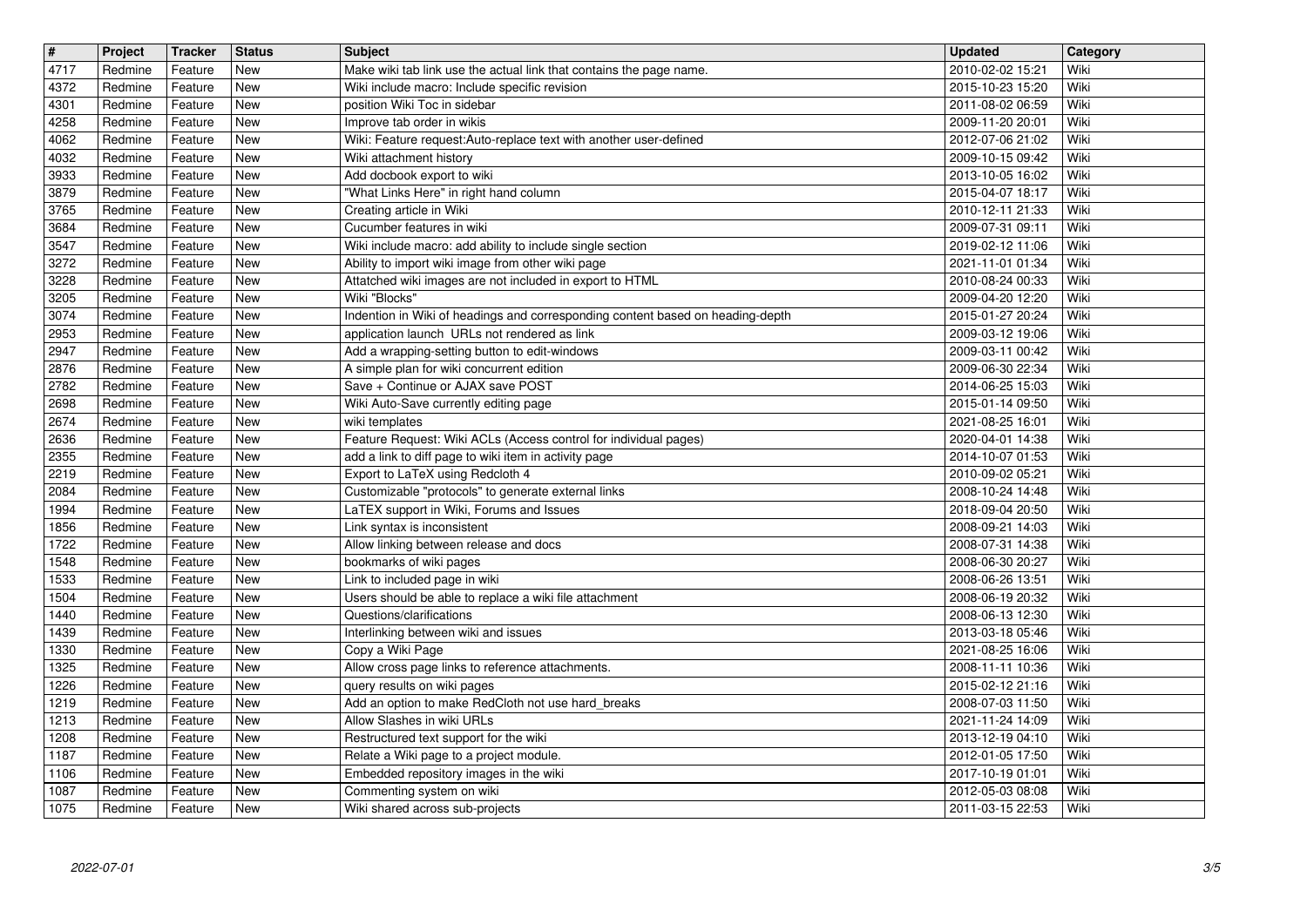| $\boxed{\texttt{#}}$ | Project            | <b>Tracker</b>     | <b>Status</b>            | Subject                                                                                                                                                                  | <b>Updated</b>                       | Category                                       |
|----------------------|--------------------|--------------------|--------------------------|--------------------------------------------------------------------------------------------------------------------------------------------------------------------------|--------------------------------------|------------------------------------------------|
| 806<br>656           | Redmine<br>Redmine | Feature<br>Feature | New<br>New               | Have wiki links display linked page title<br>Roadmap with wiki page                                                                                                      | 2010-06-01 13:15<br>2013-12-17 20:44 | Wiki<br>Wiki                                   |
| 592                  | Redmine            | Feature            | New                      | User Wiki Page                                                                                                                                                           | 2016-05-10 23:04                     | Wiki                                           |
| 550<br>547           | Redmine<br>Redmine | Feature<br>Feature | Reopened<br>New          | Function to export whole wiki<br>Access to non existing pages directly for the wiki                                                                                      | 2015-06-03 01:18<br>2011-03-29 14:14 | Wiki<br>Wiki                                   |
| 480                  | Redmine            | Feature            | New                      | Wiki: Support categories tagging and autolisting                                                                                                                         | 2012-12-05 03:02                     | Wiki                                           |
| 90<br>34810          | Redmine<br>Redmine | Feature<br>Defect  | New<br>Reopened          | Show deleted wiki pages or wiki files on the activity<br>SQL Error with UTF8 character greater or equals                                                                 | 2018-04-18 09:25<br>2021-04-20 08:08 | Wiki<br>Wiki                                   |
| 34634                | Redmine            | Defect             | Confirmed                | Can't add deleted wiki Tab (404)                                                                                                                                         | 2022-03-27 23:17                     | Wiki                                           |
| 32246<br>31838       | Redmine            | Defect             | <b>New</b><br><b>New</b> | [Redmine API] functionality to export whole wiki<br>Improper parsing of wiki links                                                                                       | 2019-10-13 22:01                     | Wiki<br>Wiki                                   |
| 31770                | Redmine<br>Redmine | Defect<br>Defect   | New                      | New shortcut for in-page wiki links shows link with leading #                                                                                                            | 2019-08-07 02:22<br>2019-07-22 14:44 | Wiki                                           |
| 31769                | Redmine            | Defect             | <b>New</b>               | $\{\{\textsf{toc}\}\}\$ in $\{\{\textsf{include}()\}\}$                                                                                                                  | 2019-07-22 11:48                     | Wiki                                           |
| 31550<br>30165       | Redmine<br>Redmine | Defect<br>Defect   | New<br>New               | Project "Version" view's "Wiki page" field is still shown, although "Wiki" module is disabled on the project<br>Non used images in Wiki pages are not easily to identify | 2019-12-08 07:34<br>2018-12-09 18:38 | Wiki<br>Wiki                                   |
| 28108                | Redmine            | Defect             | Needs feedback           | Copying a text into a wiki page I got "Internal server error"                                                                                                            | 2018-01-31 12:31                     | Wiki                                           |
| 26974<br>24602       | Redmine<br>Redmine | Defect<br>Defect   | New<br>New               | Collapse macro conflicts with header section edit buttons<br>Exporting wiki pages in HTML fails if {{collapse}}                                                          | 2017-09-15 13:27<br>2016-12-13 16:39 | Wiki<br>Wiki                                   |
| 21479                | Redmine            | Defect             | <b>New</b>               | Including a wiki page from another project does not resolve that page's links properly                                                                                   | 2015-12-10 21:25                     | Wiki                                           |
| 20440<br>20356       | Redmine<br>Redmine | Defect<br>Defect   | <b>New</b><br><b>New</b> | Colon character on Wiki pages title doesn't work<br>Wiki gets destroyed after rename                                                                                     | 2018-03-07 07:15<br>2015-09-07 08:23 | Wiki<br>Wiki                                   |
| 18825                | Redmine            | Defect             | <b>New</b>               | WikiPage object miss included pages attachments                                                                                                                          | 2015-01-13 14:39                     | Wiki                                           |
| 17511<br>16036       | Redmine<br>Redmine | Defect<br>Defect   | New<br>New               | Wiki URL 404 when using markdown<br>wiki edit pencil links are sometimes missing, throwing off the other pencil edit links                                               | 2014-08-24 00:04<br>2017-06-08 22:19 | Wiki<br>Wiki                                   |
| 15885                | Redmine            | Defect             | New                      | Redirection of a wikipage with a %-sign seems to be broken                                                                                                               | 2014-02-21 13:22                     | Wiki                                           |
| 15826<br>14188       | Redmine<br>Redmine | Defect<br>Defect   | New<br>Confirmed         | Unable to edit some Wiki pages<br>Headers put inside blockquotes cause wiki 'edit this section' link point to incorrect section                                          | 2014-01-08 20:15<br>2017-06-06 04:29 | Wiki<br>Wiki                                   |
| 13559                | Redmine            | Defect             | New                      | {{toc}} remains when exporting wiki page to text                                                                                                                         | 2016-01-20 13:25                     | Wiki                                           |
| 13430                | Redmine            | Defect             | <b>New</b><br><b>New</b> | :export does not force export on .xml file                                                                                                                               | 2021-06-29 07:14                     | Wiki<br>Wiki                                   |
| 12616<br>11813       | Redmine<br>Redmine | Defect<br>Defect   | New                      | Macros in sidebar do not show correct information.<br>Export as PDF has another output than Export as HTML                                                               | 2012-12-17 16:04<br>2012-09-11 15:20 | Wiki                                           |
| 11697                | Redmine            | Defect             | New                      | Problem with Wiki export to PDF / HTML / TXT - 'include' does not includes                                                                                               | 2018-06-07 16:20                     | Wiki                                           |
| 10673<br>9266        | Redmine<br>Redmine | Defect<br>Defect   | New<br>New               | Dot and comma in wiki pagename<br>comments field in wiki_content table does not be updated and displayed correctly                                                       | 2021-08-28 11:57<br>2012-05-03 08:02 | Wiki<br>Wiki                                   |
| 9091                 | Redmine            | Defect             | New                      | CSS bug: fixed .header height cuts long breadcrumbs making them unusable                                                                                                 | 2011-08-19 14:22                     | Wiki                                           |
| 8866<br>4544         | Redmine<br>Redmine | Defect<br>Defect   | New<br>New               | BugTraq references in commit message breaks revision references<br>Wiki exported HTML has different CSS formatting to the original                                       | 2011-07-20 20:10<br>2016-03-31 12:03 | Wiki<br>Wiki                                   |
| 3027                 | Redmine            | Defect             | New                      | Wiki start page shouldn't be capitalized automatically                                                                                                                   | 2013-02-06 10:34                     | Wiki                                           |
| 27917<br>36521       | Redmine<br>Redmine | Patch<br>Feature   | New<br>New               | Use Ruby 2.4.3 on the CI server<br>Add language filter to redmine.org page                                                                                               | 2018-01-09 05:47<br>2022-01-25 21:30 | Website (redmine.org)<br>Website (redmine.org) |
| 33836                | Redmine            | Feature            | New                      | Demo.redmine.org version                                                                                                                                                 | 2020-08-10 12:41                     | Website (redmine.org)                          |
| 33210<br>28594       | Redmine<br>Redmine | Feature<br>Feature | Resolved<br>New          | Add "Filters" category to redmine.org<br>Please remove letter-spacing as it looks ugly.                                                                                  | 2020-04-21 11:42<br>2018-04-23 02:13 | Website (redmine.org)<br>Website (redmine.org) |
|                      |                    |                    |                          |                                                                                                                                                                          |                                      |                                                |
|                      |                    |                    |                          |                                                                                                                                                                          |                                      |                                                |
|                      |                    |                    |                          |                                                                                                                                                                          |                                      |                                                |
|                      |                    |                    |                          |                                                                                                                                                                          |                                      |                                                |
|                      |                    |                    |                          |                                                                                                                                                                          |                                      |                                                |
|                      |                    |                    |                          |                                                                                                                                                                          |                                      |                                                |
|                      |                    |                    |                          |                                                                                                                                                                          |                                      |                                                |